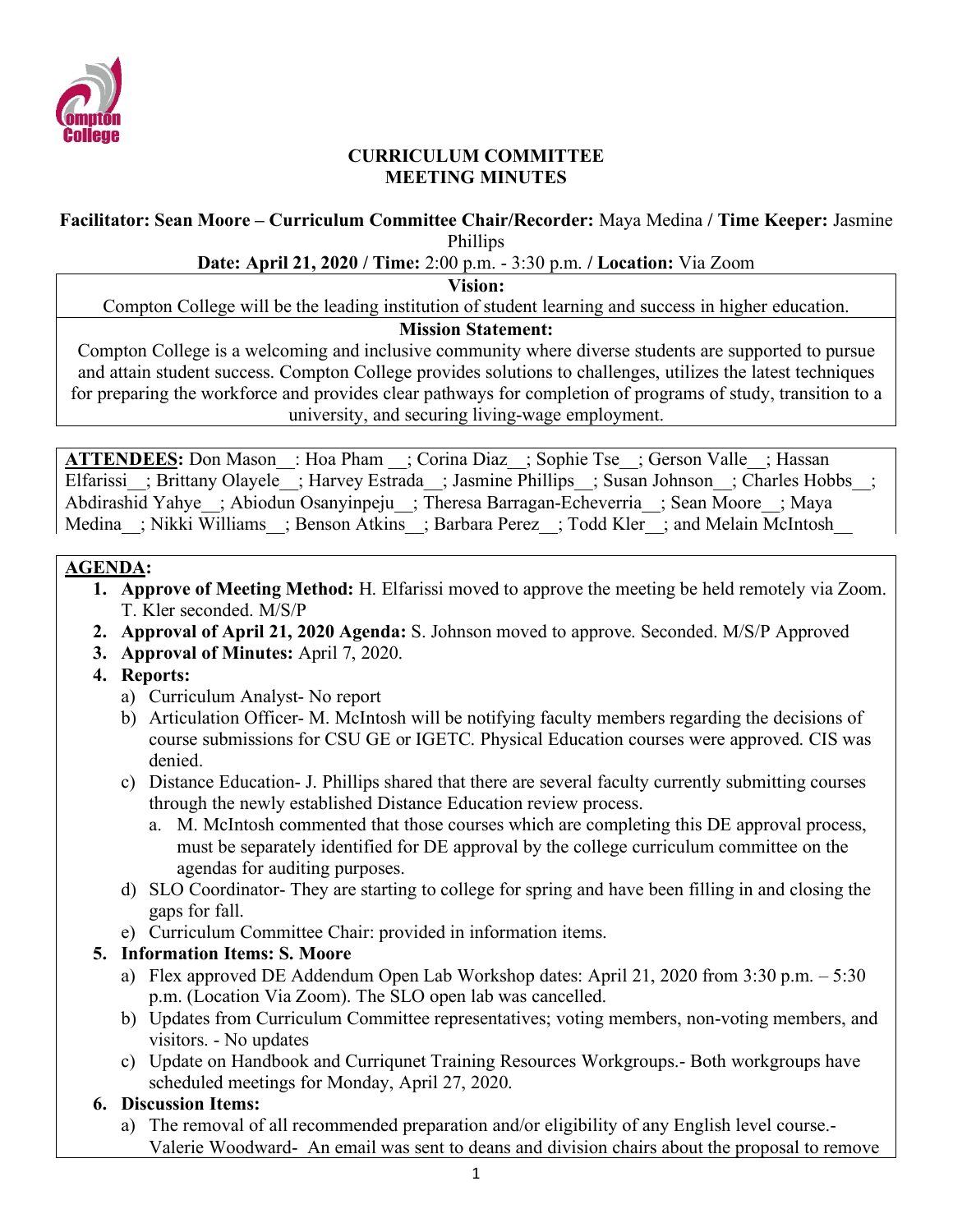the recommended preparation of below level transfer English courses or eligibility for English 101. This is in response to legislative changes made they are complying with. These prerequisite/recommended preparations are across different disciplines. These revisions will clean up the catalog language so it is consistent with what is being offered and what the students can do.

- a. T. Barragan-Echeverria- Speaking from a counselor's perspective, asked if it would be possible for faculty to provide a list of courses they would recommended that students should not take if they have not taken English 101. This information would be useful in the development of maps.
- b. V. Woodward agreed, especially with the social sciences. The English department developed their program maps with the recommended of English 101 in the first year so students will be prepared.
- b) G. Valle- When the STEM division discussed removing prerequisites, there was question about losing articulation agreements with transferrable courses. V. Woodward- These course in the proposal are not prerequisites, they are recommended preparation.
- c) M. Medina- Asked V. Woodward if she had received any objections from the other divisions on the proposed changes. V. Woodward- She received consent from R. Ekimyan, Division, Health and Public Services. K. Radcliffe (Social Sciences) and A. Yahye (Business and Industrial Studies) gave their consent.

# **7. Other Items:**

- a) None
- **8. Reinstate Items:**
	- a) None

# **9. Consent Agenda Items:**

- a) **Inactivation** Standard Course Review No Proposed Changes (category): BIOL 117 Marine Biology; and BIOL 118 - Marine Biology Laboratory.
- b) A. Yahye moved to approve.
	- a. M. McIntosh questioned inactivating any transferable courses which the college could have articulation for. Even though we do not offer them, she wants to clarify some details.
- c) **Course Modifications-** C. Hobbs moved to remove all recommended preparation and/or eligibility of any English level course from the following courses listed by division as listed below. S. Johnson seconded. M/S/P Approved

### **Social Sciences**

Anthropology (these classes have a recommended prep of eligibility for English 101) 101, 102, 104, 106, 107, 108,109,111, 112

Child Development (these classes have a recommended prep of eligibility for English 101)

103, 104, 106,107, 108, 110, 112, 114, 115, 116,117, 118, 119, 150, 152, 154, 165 Economics (these classes have a recommended prep of eligibility for English 101)

101, 101H,105

Education (these classes have a recommended prep of eligibility for English 101) 101, 201

Education Development (this class has a recommended prep of English 82) 121

Ethnic Studies (these classes have a recommended prep of eligibility for English 101) 101, 103,105

History (these classes have a recommended prep of eligibility for English 101)

101, 101H, 102, 102H, 105, 106, 108, 110, 111, 112, 114, 122H, 128, 129, 140, 141, 145, 152, 154, 175, 176, 183, 184

Political Science (these classes have a recommended prep of eligibility for English 101) 101, 101H,102, 103, 105,106, 107, 110,110H

Psychology (these classes have a recommended prep of eligibility for English 101) 101,101H,102, 108,110, 112, 115, 116, 112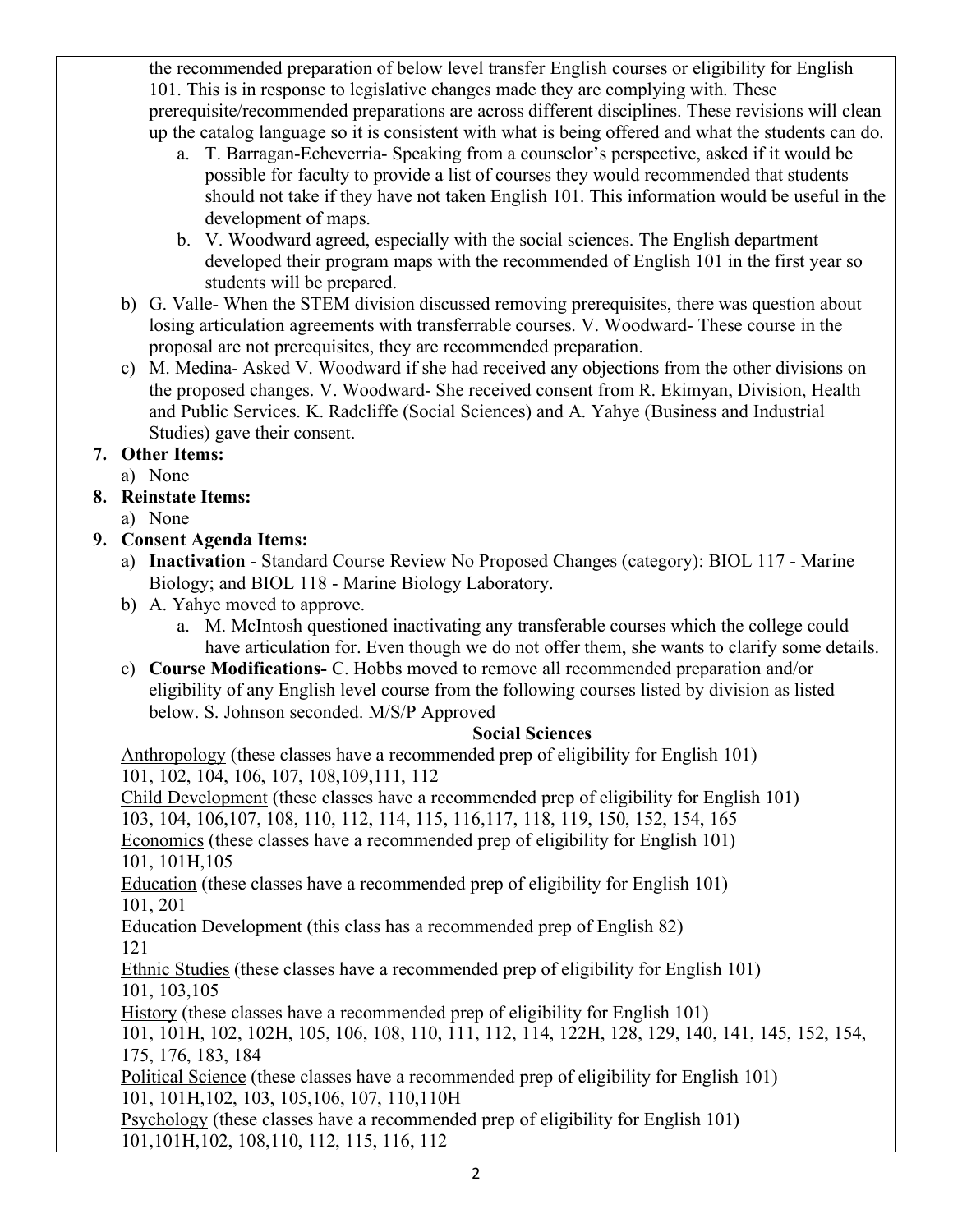Sociology (these classes have a recommended prep of eligibility for English 101) 101, 101H, 102, 104,107, 108, 112,115

Women's Studies (this class has a recommended prep of eligibility for English 101) 101

### **Business and Industrial Studies**

Automotive Technology (These classes have a recommended prep of English A) 111, 114, 116, 133, 134, 135, 143

Business (these classes have a recommended prep of English 82, 84, A, B or eligibility for English 101)

101, 111, 114, 119,120,121, 122, 124, 125, 127, 128, 129

Computer Information Systems (This class has a recommended prep of English 82)

124

Fire and Emergency Technology (These classes have a recommended prep of English A or eligibility for English 101)

101, 102, 103, 105, 106, 109, 110, 111

Law (these classes have a recommended prep of eligibility for English 83 or 101) 104,105

Real Estate (this class has a recommended prep of eligibility for English 101) 111

## **Health and Public Services**

Administration of Justice (these classes have a recommended prep of English A or English 84) 100, 103, 106, 107,109, 111, 115, 121, 126, 130,131, 134, 135, 142, 149, 150, 152, 154, 156, 170 Contemporary Health (these classes have a recommended prep of English B and English 84) 101, 105

Human Development (these classes have a recommended prep of English 82, English A or ESL 52B or ESL 53C)

101, 105, 107, 110, 115

Medical Terminology (this class has a recommended prep of English 84)

101

Nursing (this class has a recommended prep of English 84)

103

Nutrition and Food (these classes have a recommended prep of English A)

110, 115

Physical Education (these classes have a recommended prep of English 84, English B, eligibility for English A or English 101)

217, 216, 270, 272, 275, 277, 280, 290

# **Fine Arts, Communications, and Humanities**

Art (these classes have a recommended prep of eligibility for English 101)

101, 102, 103, 104, 109, 207, 209

Communications (these classes have a recommended prep of eligibility for English 101) 100, 120, 130, 140, 250, 260, 270

Dance (these classes have a recommended prep of eligibility for English 101 or English A) 103, 130

Film/Video ((these classes have a recommended prep of eligibility for English 101) 110, 113

Humanities (these classes have a recommended prep of eligibility for English 101) 101

Japanese (this class has a recommended prep of eligibility for English A)

Journalism (these classes have a recommended prep of eligibility for English 101) 101, 112

Library (these classes have a recommended prep of eligibility for English A)